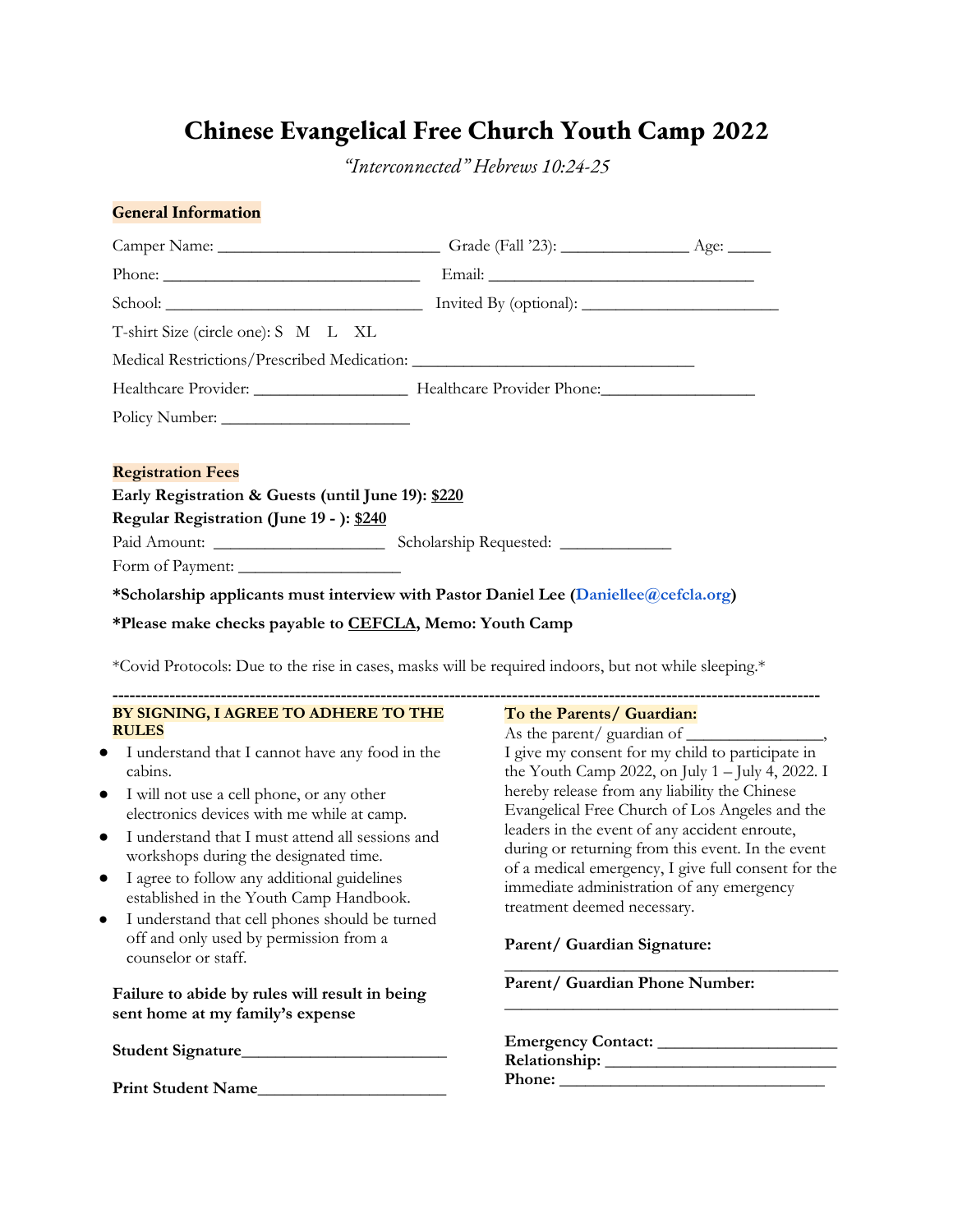| OR OFFICE USE ONLY |  |
|--------------------|--|
|                    |  |
|                    |  |

**CABIN NUMBER** 

# **CAMP<br>PONDO**



CHURCH/GROUP:  $\Box$  Female  $\Box$  Male

*Please 1 (one) camper (adult or child) per form & print clearly in blue or black ink. All individuals at camp must have a completed form on file.* 

| <b>CAMPER NAME</b> ( $\Box$ adult or $\Box$ child):                                                                                                                                                                                                                                                                                                                                                                                                                                                                                                                                                                                                                                                                                                |                                                                     |                                      |                            | Birthdate: _______ /________ /________ |  |
|----------------------------------------------------------------------------------------------------------------------------------------------------------------------------------------------------------------------------------------------------------------------------------------------------------------------------------------------------------------------------------------------------------------------------------------------------------------------------------------------------------------------------------------------------------------------------------------------------------------------------------------------------------------------------------------------------------------------------------------------------|---------------------------------------------------------------------|--------------------------------------|----------------------------|----------------------------------------|--|
|                                                                                                                                                                                                                                                                                                                                                                                                                                                                                                                                                                                                                                                                                                                                                    |                                                                     |                                      |                            |                                        |  |
|                                                                                                                                                                                                                                                                                                                                                                                                                                                                                                                                                                                                                                                                                                                                                    |                                                                     |                                      |                            |                                        |  |
|                                                                                                                                                                                                                                                                                                                                                                                                                                                                                                                                                                                                                                                                                                                                                    |                                                                     |                                      |                            |                                        |  |
|                                                                                                                                                                                                                                                                                                                                                                                                                                                                                                                                                                                                                                                                                                                                                    |                                                                     |                                      |                            |                                        |  |
|                                                                                                                                                                                                                                                                                                                                                                                                                                                                                                                                                                                                                                                                                                                                                    |                                                                     |                                      |                            |                                        |  |
|                                                                                                                                                                                                                                                                                                                                                                                                                                                                                                                                                                                                                                                                                                                                                    |                                                                     |                                      |                            |                                        |  |
|                                                                                                                                                                                                                                                                                                                                                                                                                                                                                                                                                                                                                                                                                                                                                    |                                                                     |                                      |                            |                                        |  |
| Are there any medical conditions we should know about? $\Box$ Yes $\Box$ No                                                                                                                                                                                                                                                                                                                                                                                                                                                                                                                                                                                                                                                                        |                                                                     |                                      |                            |                                        |  |
|                                                                                                                                                                                                                                                                                                                                                                                                                                                                                                                                                                                                                                                                                                                                                    |                                                                     |                                      |                            |                                        |  |
| All medications must be turned in to the infirmary. Medications must be in <i>griginal</i> container, labeled, with specific written dispensing instructions by a parent, legal guardian or medical doctor.<br>If needed, may a health tech dispense (check box if answer is yes): Tylenol? TAdvil? Pepto Bismol/Tums? Taugh Syrup?                                                                                                                                                                                                                                                                                                                                                                                                                |                                                                     |                                      |                            |                                        |  |
|                                                                                                                                                                                                                                                                                                                                                                                                                                                                                                                                                                                                                                                                                                                                                    |                                                                     |                                      | Date of Last Tetanus Shot: |                                        |  |
| Camper insurance begins where individuals health and accident insurance policy terminates. It is only valid when other insurance has been extended to its limits. In case of no personal policy, Ponderosa Pines' policy will<br>within its limits for accidents only (\$1000 per injury).                                                                                                                                                                                                                                                                                                                                                                                                                                                         |                                                                     |                                      |                            |                                        |  |
| In case of emergency, I hereby give permission to the physician selected by the camp to hospitalize, secure proper treatment for and to order injection, anesthesia or surgery for my child/the camper as named above. It is u<br>the camp and doctor will make every effort to contact the parent/guardian of the child before treatment.                                                                                                                                                                                                                                                                                                                                                                                                         |                                                                     |                                      |                            |                                        |  |
| PHOTOGRAPHY: Registering for camp gives Ponderosa Pines permission to use your child's likeness in print, video or on the internet for promotional purposes.                                                                                                                                                                                                                                                                                                                                                                                                                                                                                                                                                                                       |                                                                     |                                      |                            |                                        |  |
| OFF-SITE TRANSPORTATION: Registering for camp gives Ponderosa Pines permission to transport your child to off-site activities if applicable.                                                                                                                                                                                                                                                                                                                                                                                                                                                                                                                                                                                                       |                                                                     |                                      |                            |                                        |  |
| DISCIPLINE POLICY: I understand that my child comes under the authority and reasonable guidelines of Ponderosa Pines and may be sent home in the event of a violation of the rules. If this should occur, I agree to come and                                                                                                                                                                                                                                                                                                                                                                                                                                                                                                                      |                                                                     |                                      |                            |                                        |  |
| PARTICIPATION, RELEASE, WAIVER & INDEMNITY AGREEMENT -                                                                                                                                                                                                                                                                                                                                                                                                                                                                                                                                                                                                                                                                                             |                                                                     |                                      |                            |                                        |  |
| WHILE PONDEROSA PINES CHRISTIAN CAMP MAKES EVERY EFFORT TO PROVIDE A SAFE AND PLEASANT ENVIRONMENT FOR YOUR CHILD, WE DO REQUIRE THAT THIS PARTICIPATION AGREEMENT BE READ, FILLED OUT, SIGNED AND DATED BY THE<br>PARENT OR LEGAL GUARDIAN OF EACH CHILD UNDER 18 YEARS OF AGE WHO WISHES TO PARTICIPATE IN THE ACTVITIES WHICH OCCUR AT PONDEROSA PINES.                                                                                                                                                                                                                                                                                                                                                                                         |                                                                     |                                      |                            |                                        |  |
| I, the undersigned, give permission the aforementioned camper to participate in the activities that occur at Ponderosa Pines Christian Camp, and on our around Ponderosa Pines. These activities include, but are not limited<br>the pool, hiking, dimbing, archery, disc golf, tetherball, horse shoes and strenuous competition games. I grant this permission with full knowledge that I accept full responsibility for any injury or accident that may occu                                                                                                                                                                                                                                                                                    |                                                                     |                                      |                            |                                        |  |
| Although Ponderosa Pines Christian Camp has taken reasonable steps to provide equipment and skilled employees so your child can participate in activities for which he/she may not be skilled in, we now remind you that these<br>not without risk. Certain risks cannot be eliminated due to the camp's rural setting and without destroying the unique character of those activities. The same elements that contribute to the character of these activities c<br>or damage to your property, accidental injury, illness or in extreme cases, permanent trauma or death. We do not want to frighten you or reduce your enthusiasm for these activities, but we do think it is important for you<br>and know in advance about the inherent risks. |                                                                     |                                      |                            |                                        |  |
| l, on behalf of myself, my children, my assigns and my estate, agree to release and hold harmless Ponderosa Pines Christian Camp, Inc., its officers, Board, agents or employees, for any and all claims for injuries, causes<br>related to my child's participation in any activity occurring at Ponderosa Pines Christian Camp, or on or around Ponderosa Pines. This release does not apply to intentional and/or willful acts of misconduct by Ponderosa Pi<br>or any of it's officers, Board, agents or employees.                                                                                                                                                                                                                            |                                                                     |                                      |                            |                                        |  |
| Should Ponderosa Pines Christian Camp or anyone acting on their behalf, be required to incur attorneys' fees and costs to enforce this agreement, I agree to indemnify and hold Ponderosa Pines Christian Camp harmless for al<br>fees an costs.                                                                                                                                                                                                                                                                                                                                                                                                                                                                                                   |                                                                     |                                      |                            |                                        |  |
| By signing this document, I acknowledge that if anyone is hurt or property damaged during my or my child's participation in these activities, I and/or my child my be found by a court of law to have waived any right to main<br>against Ponderosa Pines Christian Camp on the basis of any claim which has been released herein. I have had sufficient opportunity to read this entire document. I have read and understood it and agree to be bound by its te                                                                                                                                                                                                                                                                                   |                                                                     |                                      |                            |                                        |  |
| Parent, Guardian or Adult Signature:                                                                                                                                                                                                                                                                                                                                                                                                                                                                                                                                                                                                                                                                                                               |                                                                     |                                      |                            | Date:                                  |  |
|                                                                                                                                                                                                                                                                                                                                                                                                                                                                                                                                                                                                                                                                                                                                                    | (You should sign your own release if you are 18 years old or older) |                                      |                            |                                        |  |
| Print Name: _                                                                                                                                                                                                                                                                                                                                                                                                                                                                                                                                                                                                                                                                                                                                      |                                                                     |                                      |                            |                                        |  |
|                                                                                                                                                                                                                                                                                                                                                                                                                                                                                                                                                                                                                                                                                                                                                    |                                                                     | PONDEROSA PINES CHRISTIAN CAMP, INC. |                            |                                        |  |

P.O. Box 1247 • Running Springs, CA 92382 • PHONE (909) 867-7037 • *www.pondo.org* 

### *FILL OUT & RETURN TO YOUR GROUP LEADER. IF YOU ARE ATTENDING CAMP AS AN INDIVIDUAL, BRING FORM TO CAMP.*